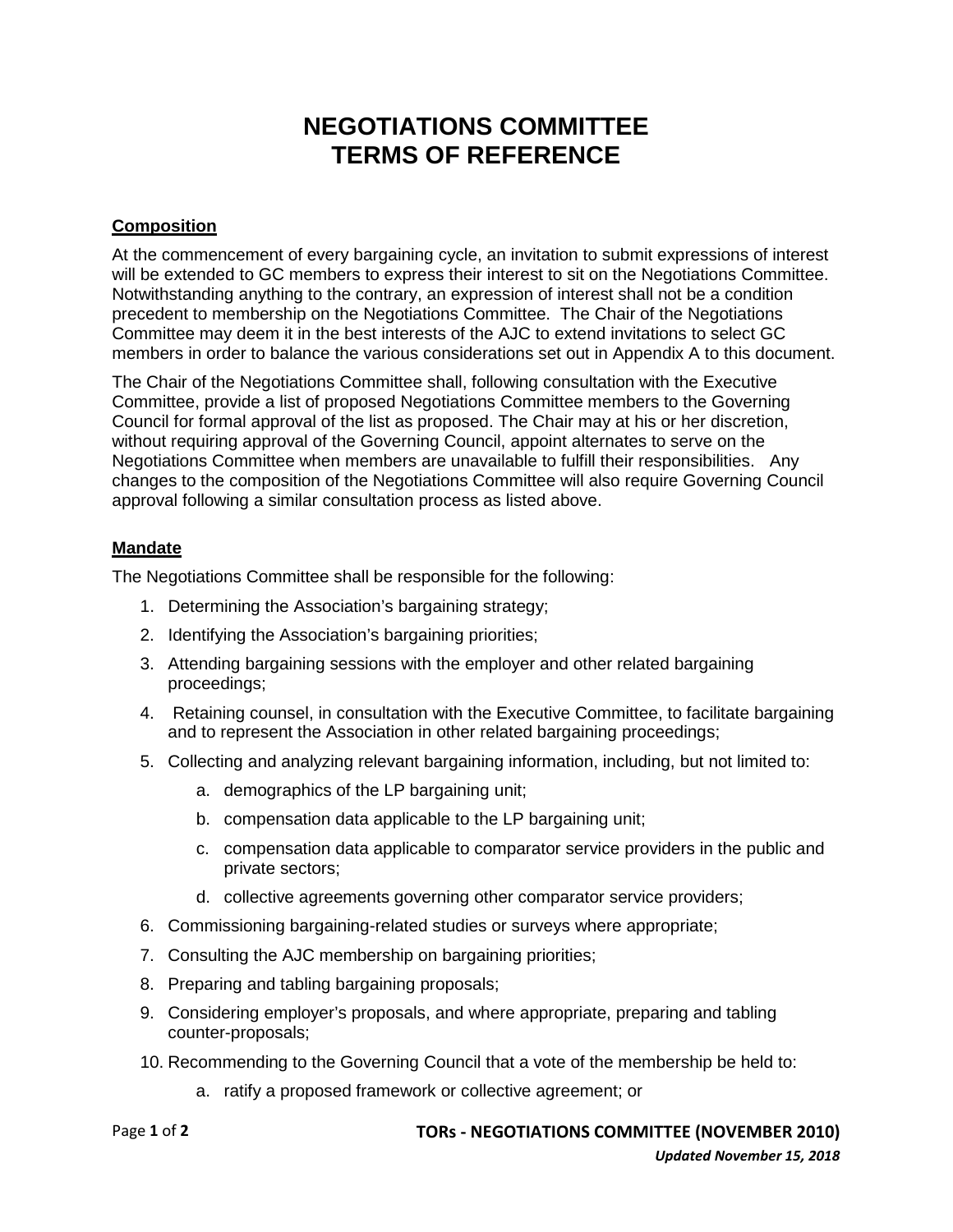b. take job action or strike.

#### **Meetings**

Meetings of the Negotiations Committee shall be convened by the Chair on an as-needed basis, or at the request of another member of the Negotiations Committee. Meetings may be held in person, by teleconferencing or through other electronic means, as determined by the Chair.

Members unavailable to attend meetings may, with reasonable notice to the Chair, designate the Executive-appointed alternate to attend on their behalf. If the alternate is unable to attend, members may then provide their proxy to an attending member of the Negotiations Committee.

#### **Quorum**

Quorum for meetings shall be a majority of the Negotiations Committee.

#### **Governance**

Decisions and recommendations shall be taken by consensus or, where required, by a majority vote of the members of the Negotiations Committee. The Negotiations Committee shall regularly report to the Governing Council and the Executive Committee on matters relating to bargaining and any significant matters relating to the bargaining process.

#### **Chair of the Negotiations Committee**

The Chair of the Negotiations Committee shall be the President of the Association. In the event the President is not available, he or she shall appoint an alternate member of the Negotiations Committee to act as Chair.

The Chair shall be responsible for the following:

- 1. Chairing meetings of the Negotiations Committee;
- 2. Appointing a Secretary of the Negotiations Committee, who shall be responsible for taking the minutes of the meetings of the Negotiations Committee and bargaining sessions with the employer;
- 3. Instructing retained counsel;
- 4. Monitoring and approving bargaining related expenditures, consistent with budgetary allowances, and reporting them in a timely manner to the Vice-President Finance, including any anticipated cost overruns; and
- 5. Reporting in a timely manner on the activities, and where required, advancing recommendations of the Negotiations Committee to the Governing Council.

#### **Communications**

The Negotiations Committee shall also be responsible for providing the Communications Committee with essential information about collective bargaining so that it may be communicated to the membership in a timely manner.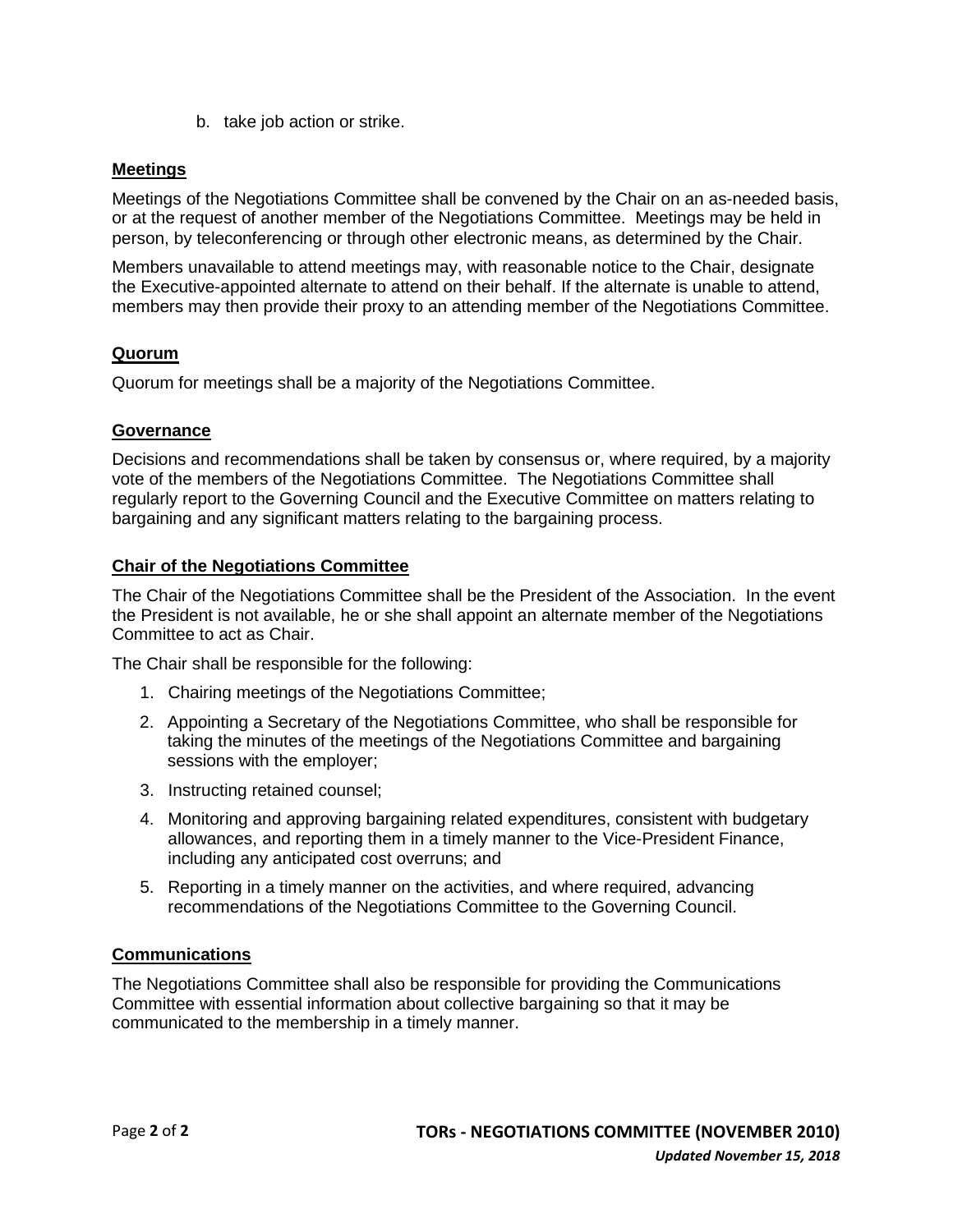# **APPENDIX A TO THE NEGOTIATIONS COMMITTEE TERMS OF REFERENCE**

# **Factors to Consider regarding the Composition of the Negotiations Committee**

# **1. Best size that enables the group to get its work done effectively and efficiently[1](#page-2-0)**

- a. Efficiency and effectiveness can be measured against the correlation between the group size and the following:
	- i. Quality of decisions
	- ii. Group dynamics
	- iii. Delay in scheduling
	- iv. Length of bargaining process
- b. It is important to note that group size is generally matched by the employer
- c. The optimal size of the team balances these competing factors and may relate to the extent to which meaningful bargaining is expected to take place in any given round.

## **2. Balance in representation**

- a. need for inclusivity and regional representation
- b. seniority (LP levels)
- c. linguistic diversity
- d. gender diversity, racial diversity and other designated minority voices
- e. employer organizations (DoJ, PPSC, ATSSC, etc.)
- f. Certain regional representation may be more important when there are particularly acute issues in a given region at a particular point in time. It must be balanced against the recognition that the AJC is a national organization.
- g. Given the need to balance all factors there can be no guarantee that every region, level, employer organization or other group will always be represented on the team. Our processes in place permit all concerns to be expressed, well understood and duly considered.

<span id="page-2-0"></span> <sup>1</sup> [https://cuttingedgepr.com/free-articles/pr-management/whats-ideal-number-people-work-team-committee/,](https://cuttingedgepr.com/free-articles/pr-management/whats-ideal-number-people-work-team-committee/) https://sheilamargolis.com/2011/01/24/what-is-the-optimal-group-size-for-decision-making/